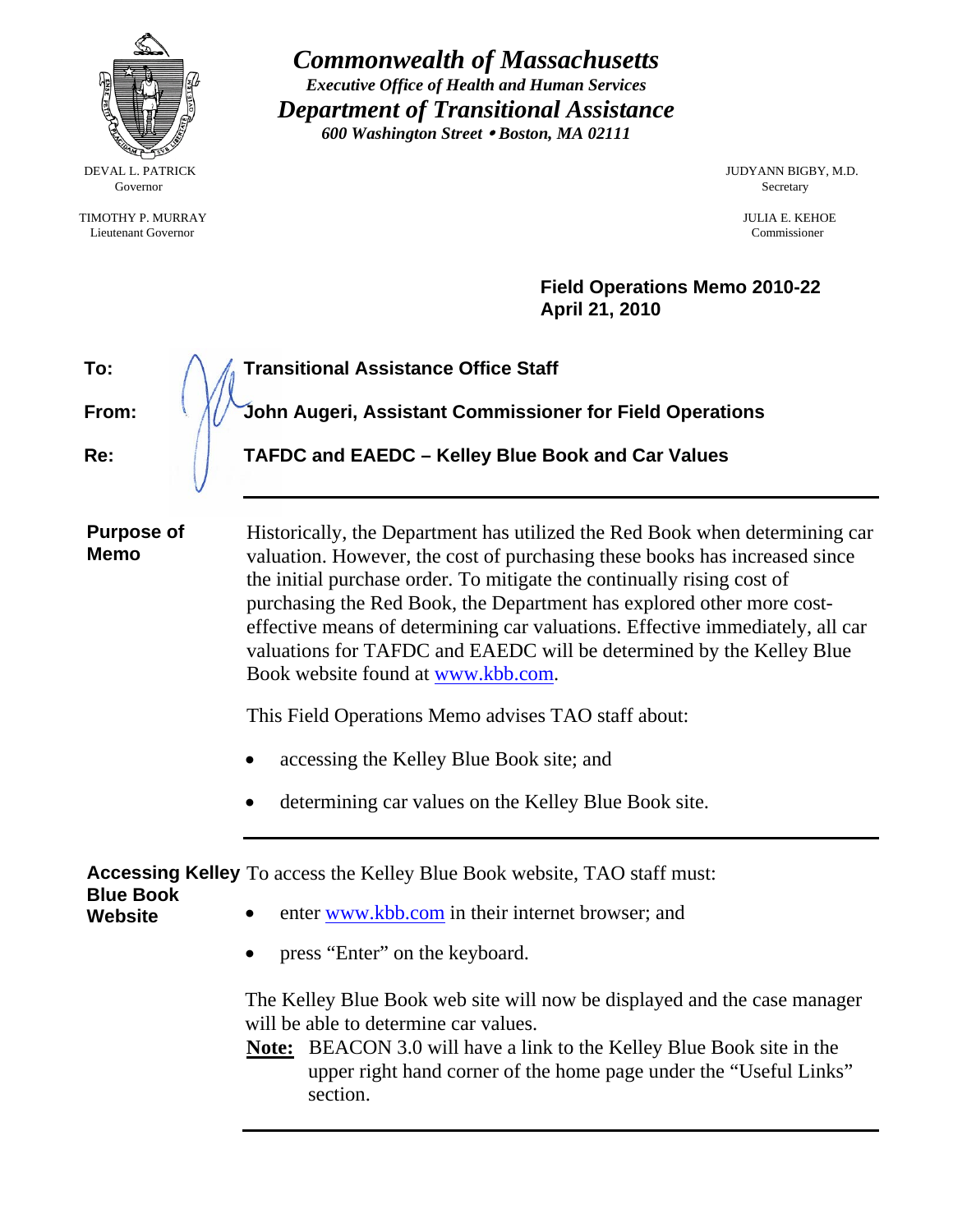**Determining Car** To determine the car value on the Kelley Blue Book website, TAO staff **Values**  must:

- determine if the car is new or used and click on the appropriate area on the website;
- from the drop-down box select the year, make and model of the car; **Note:** For new cars, only the make and model are selectable drop-down boxes as the year will always be the current year.
- once all drop-down choices have been selected, click on the red "Go" button. A box entitled "Select Kelley Blue Book" value appears; **Note:** For new cars, clicking on "Go" will bring you to the "Select a Year" page. Clicking on the specific year will bring you to the "Select a Trim" page. Clicking on the specific model will bring you to the "Pricing" page. Always use the "New Car Blue Book Value" figure for new cars.
- click on "Trade In Value";
- if there are various model types for the selected car, click on the model type;
- enter in the specific details of the car (for example, transmission, equipment, etc);
- enter the approximate mileage on the car;
- enter the zip code for the area the car is garaged;
- click "Continue";
- using the descriptions given on the website, ask the client for the condition of the car;
- click on the condition of the car (either "Excellent", "Good" or Fair"); and
- click "Continue." The value of the car appears on the screen.

See 106 CMR 204.120 (G) for counting vehicles for TAFDC. See 106 CMR 321.120 (G) for counting vehicles for EAEDC.